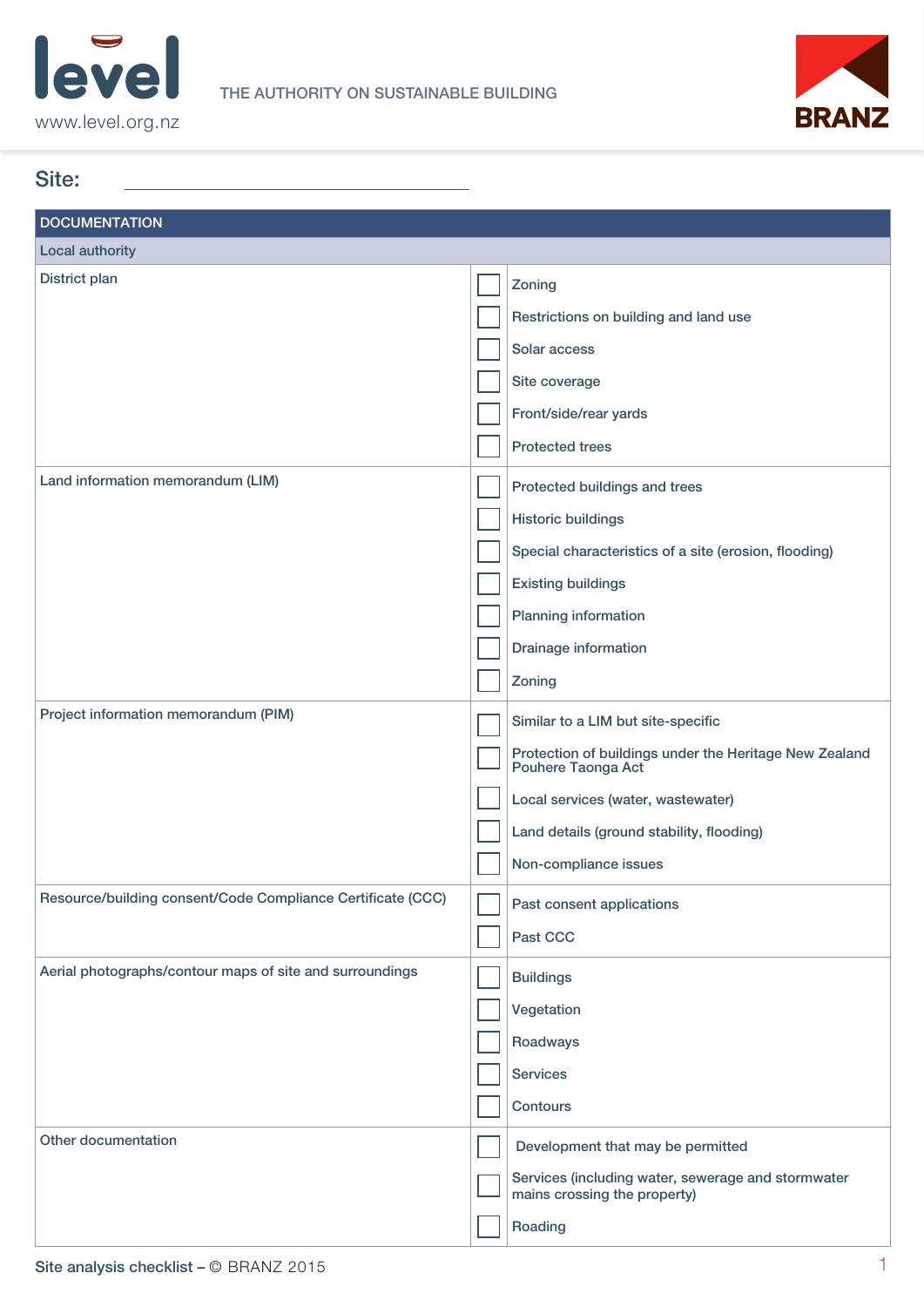



| <b>Legal information</b>                                                                                             |                                                                                                               |
|----------------------------------------------------------------------------------------------------------------------|---------------------------------------------------------------------------------------------------------------|
| Certificate of Title (Land Information NZ)                                                                           | Legal description of the property<br><b>Caveats</b><br><b>Easements</b>                                       |
| Deposited plan                                                                                                       | <b>Property boundaries</b>                                                                                    |
| Covenants (generally part of the sale and purchase agreement)                                                        | <b>Restrictions of development</b>                                                                            |
| Other information (may need to be purchased)                                                                         |                                                                                                               |
| Hazard report (Property Insight)                                                                                     | Known/potential site hazards                                                                                  |
| Climate data (NIWA)                                                                                                  | Climate data                                                                                                  |
| Sun bearings (Land Information NZ)                                                                                   | Sun-bearing data                                                                                              |
| Aerial photographs and geographic information (local authority,<br>Google Earth, Terralink) of site and surroundings | <b>Buildings</b><br>Vegetation<br>Roadways<br><b>Services</b><br><b>Contours</b>                              |
| Property inspection/site survey/soil investigation reports                                                           | <b>Boundary locations</b><br>Soil-bearing capacity<br>Location of underground services<br>Other site features |
| Site investigation of ground conditions (using NZBC B1 Structure<br>B1/VM4 and Appendix A)                           | Soil-bearing capacity                                                                                         |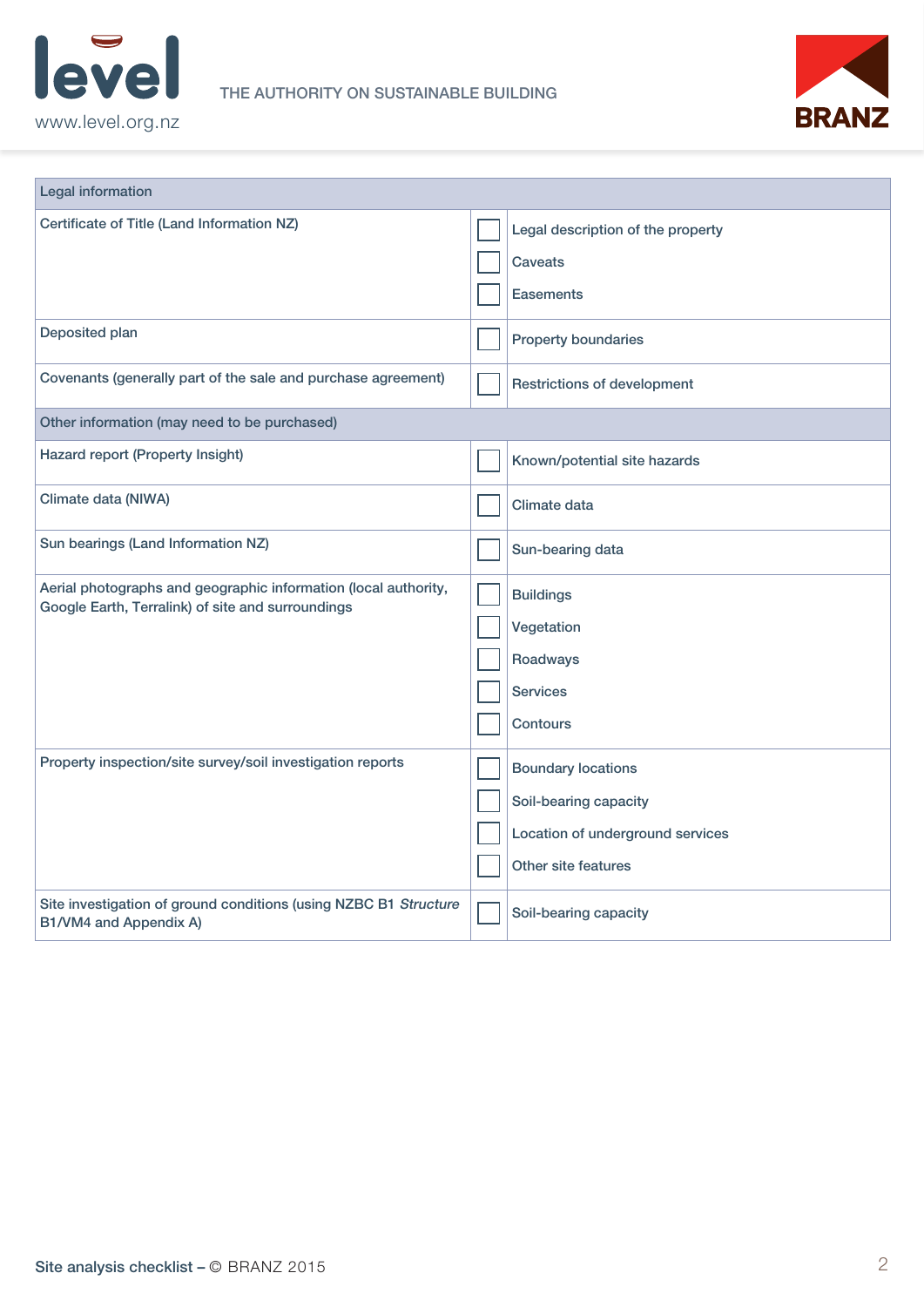



| <b>SITE VISITS</b> |                                                                                               |
|--------------------|-----------------------------------------------------------------------------------------------|
| What to take       | Equipment                                                                                     |
|                    | Sketch book                                                                                   |
|                    | Compass                                                                                       |
|                    | Camera                                                                                        |
|                    | Tape measure                                                                                  |
|                    | Dumpy and staff                                                                               |
|                    | Scala penetrometer                                                                            |
|                    | Stepladder                                                                                    |
|                    | Shovel                                                                                        |
| What to look for   | <b>Views</b>                                                                                  |
|                    | Landforms:                                                                                    |
|                    | <b>Slopes</b>                                                                                 |
|                    | Stability features (excavations, fill, banks or cliffs)                                       |
|                    | Adjacent properties:                                                                          |
|                    | Use                                                                                           |
|                    | What is built (height, scale and style)                                                       |
|                    | Impact of the proposed building on neighbours                                                 |
|                    | Sources of potential noise                                                                    |
|                    | Causes of areas of shade                                                                      |
|                    | Wind:                                                                                         |
|                    | <b>Strength</b>                                                                               |
|                    | <b>Directions</b>                                                                             |
|                    | Site-specific exposure (cold wind direction and the<br>direction most of the rain comes from) |
|                    | Ground conditions:                                                                            |
|                    | Soil types                                                                                    |
|                    | Evidence of drainage paths and watercourses                                                   |
|                    | Evidence of flooding, groundwater, poor soil stability                                        |
|                    | <b>Potential building locations</b>                                                           |
|                    | Location of boundary pegs                                                                     |
|                    |                                                                                               |